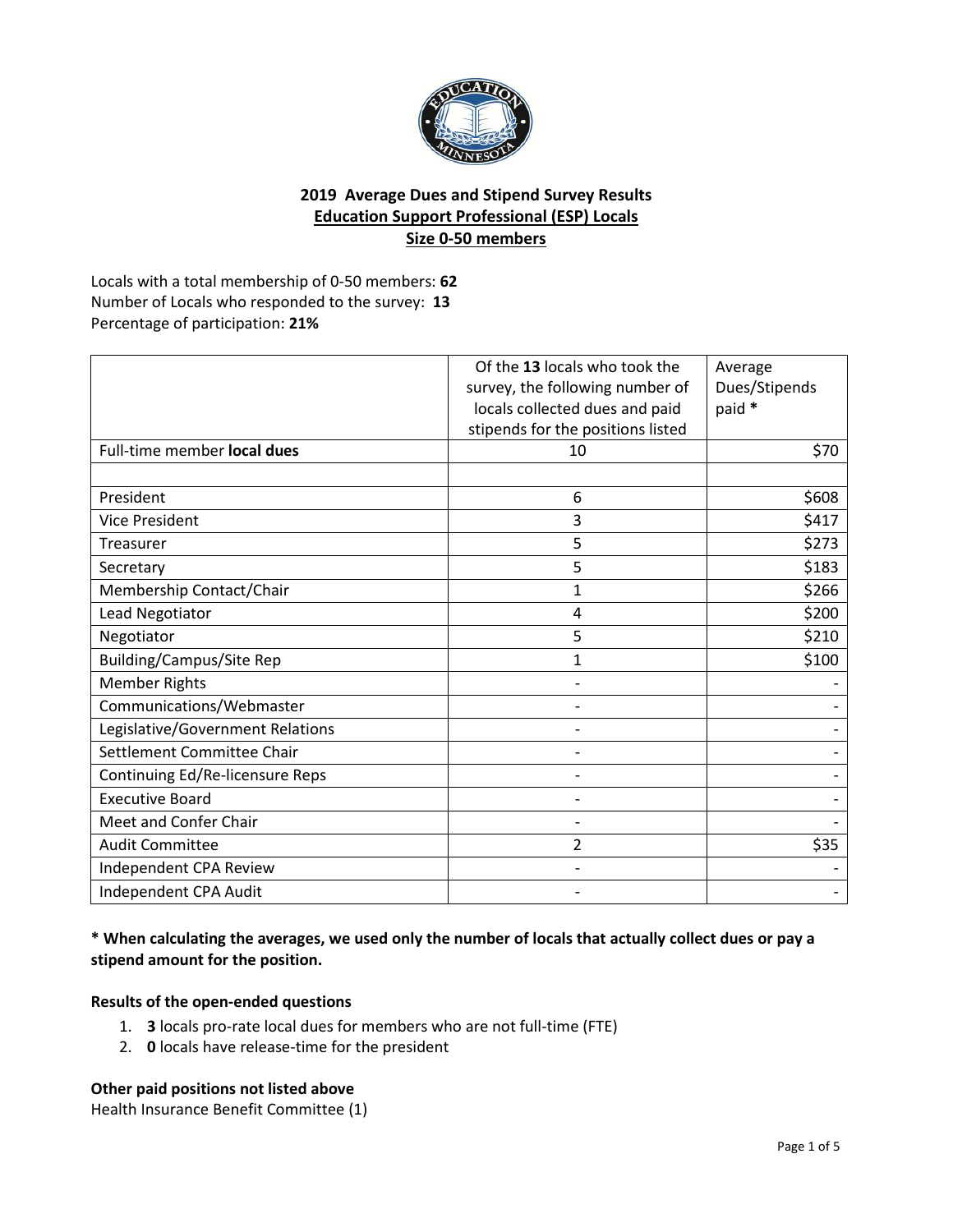

# **2019 Average Dues and Stipend Survey Results Education Support Professional (ESP) Locals Size 51-100 members**

Locals with a total membership of 51-100 members: **18** Number of Locals who responded to the survey: **10** Percentage of participation: **56%**

|                                  | Of the 10 locals who took the     | Average       |
|----------------------------------|-----------------------------------|---------------|
|                                  | survey, the following number of   | Dues/Stipends |
|                                  | locals collected dues and paid    | paid *        |
|                                  | stipends for the positions listed |               |
| Full-time member local dues      | 10                                | \$32          |
|                                  |                                   |               |
| President                        | 9                                 | \$278         |
| <b>Vice President</b>            | 8                                 | \$255         |
| Treasurer                        | 9                                 | \$250         |
| Secretary                        | 9                                 | \$255         |
| Membership Contact/Chair         | 4                                 | \$263         |
| Lead Negotiator                  | 4                                 | \$138         |
| Negotiator                       | 5                                 | \$110         |
| <b>Building/Campus/Site Rep</b>  | $\overline{2}$                    | \$53          |
| <b>Member Rights</b>             | 4                                 | $$1-6$        |
| Communications/Webmaster         |                                   |               |
| Legislative/Government Relations |                                   |               |
| Settlement Committee Chair       |                                   |               |
| Continuing Ed/Re-licensure Reps  | 1                                 | \$25          |
| <b>Executive Board</b>           |                                   |               |
| Meet and Confer Chair            |                                   |               |
| <b>Audit Committee</b>           | 1                                 | \$20          |
| Independent CPA Review           |                                   |               |
| Independent CPA Audit            |                                   |               |

## **\* When calculating the averages, we used only the number of locals that actually collect dues or pay a stipend amount for the position.**

### **Results of the open-ended questions**

- 1. **2** locals pro-rate local dues for members who are not full-time (FTE)
- 2. **4** locals have release-time for the president

### **Other paid positions not listed above**

| <b>Historical Committee</b> | <b>Outreach Committee</b> | <b>Hospitality Committee</b> |
|-----------------------------|---------------------------|------------------------------|
| <b>Election Committee</b>   |                           |                              |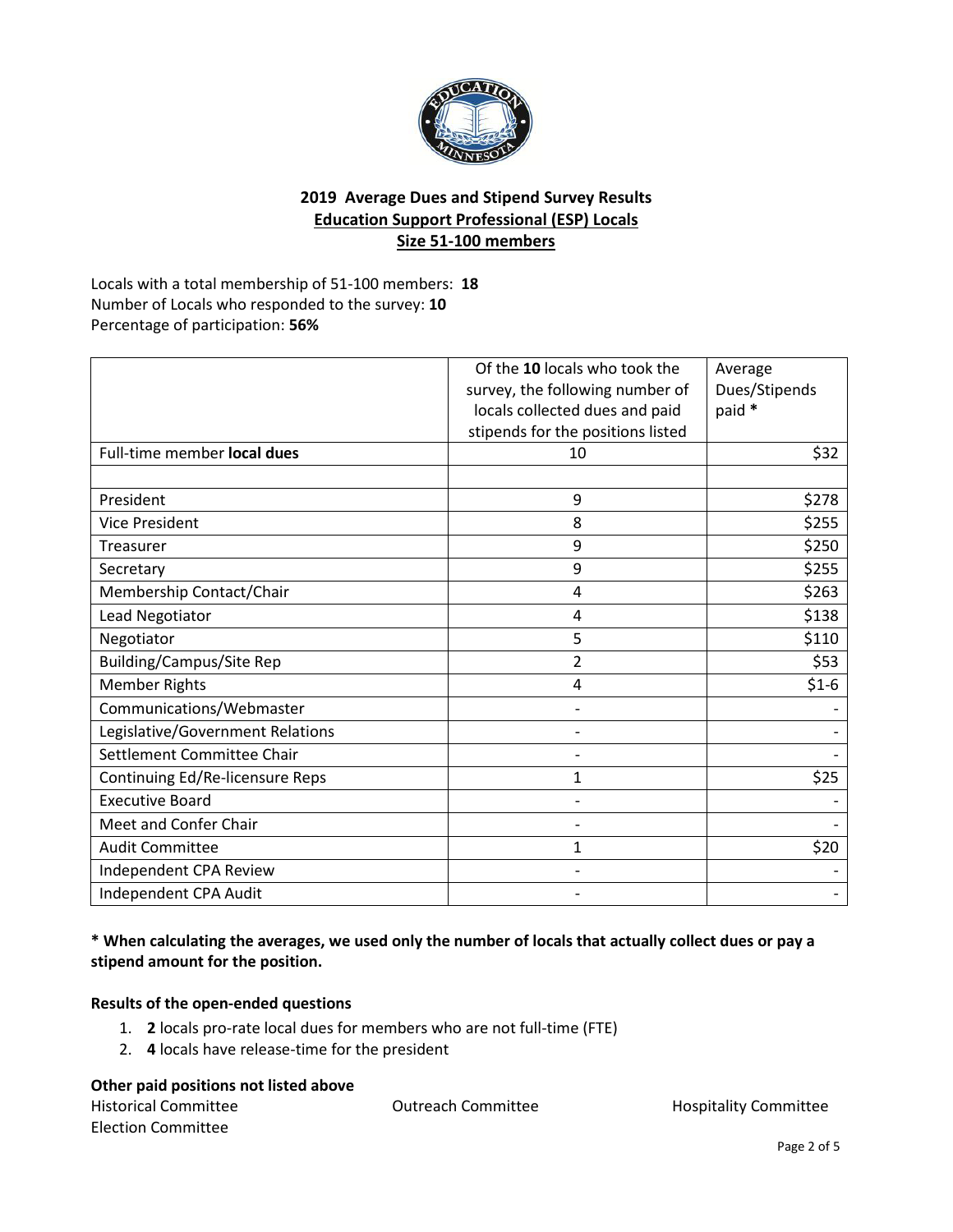

# **2019 Average Dues and Stipend Survey Results Education Support Professional (ESP) Locals Size 101-300 members**

Locals with a total membership of 101-300 members: **20** Number of Locals who responded to the survey: **2** Percentage of participation: **10%**

|                                  | Of the 2 locals who took the      | Average       |
|----------------------------------|-----------------------------------|---------------|
|                                  | survey, the following number of   | Dues/Stipends |
|                                  | locals collected dues and paid    | paid *        |
|                                  | stipends for the positions listed |               |
| Full-time member local dues      | 2                                 | \$40          |
|                                  |                                   |               |
| President                        | $\overline{2}$                    | \$425         |
| <b>Vice President</b>            | 2                                 | \$425         |
| Treasurer                        | 2                                 | \$425         |
| Secretary                        | $\overline{2}$                    | \$425         |
| Membership Contact/Chair         |                                   |               |
| Lead Negotiator                  | 2                                 | \$260         |
| Negotiator                       | 1                                 | \$400         |
| <b>Building/Campus/Site Rep</b>  |                                   |               |
| <b>Member Rights</b>             |                                   |               |
| Communications/Webmaster         |                                   |               |
| Legislative/Government Relations |                                   |               |
| Settlement Committee Chair       |                                   |               |
| Continuing Ed/Re-licensure Reps  |                                   |               |
| <b>Executive Board</b>           |                                   |               |
| Meet and Confer Chair            |                                   |               |
| <b>Audit Committee</b>           |                                   |               |
| Independent CPA Review           |                                   |               |
| Independent CPA Audit            |                                   |               |

### **\* When calculating the averages, we used only the number of locals that actually collect dues or pay a stipend amount for the position.**

## **Results of the open-ended questions**

- 1. **0** locals pro-rate local dues for members who are not full-time (FTE)
- 2. **0** locals have release-time for the president

**No other paid positions**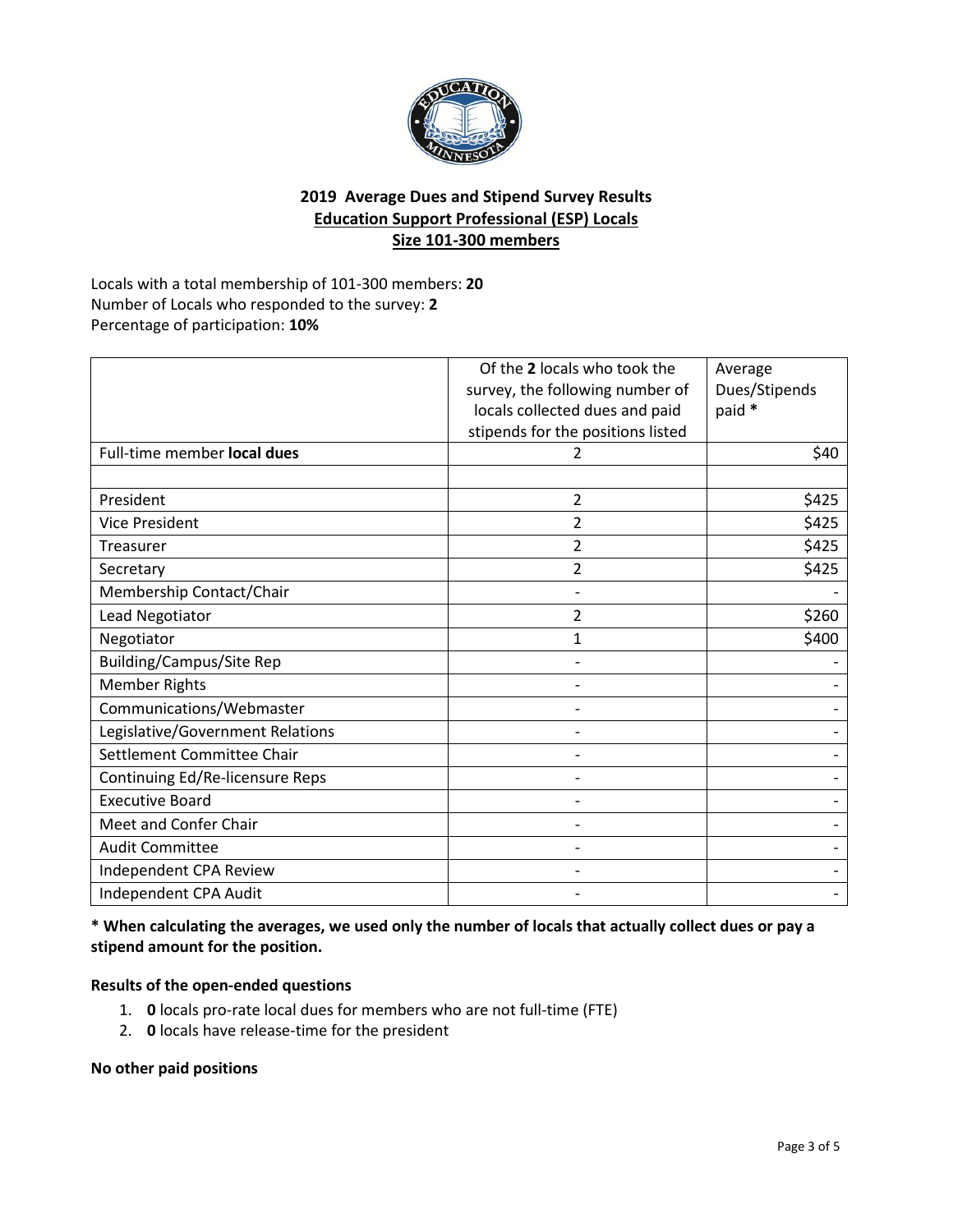

# **2019 Average Dues and Stipend Survey Results Education Support Professional (ESP) Locals Size 301 or more members**

Locals with a total membership of 301 or more members: **3** Number of Locals who responded to the survey: **2** Percentage of participation: **67%**

|                                  | Of the 2 locals who took the      | Average       |
|----------------------------------|-----------------------------------|---------------|
|                                  | survey, the following number of   | Dues/Stipends |
|                                  | locals collected dues and paid    | paid *        |
|                                  | stipends for the positions listed |               |
| Full-time member local dues      |                                   | \$40          |
|                                  |                                   |               |
| President                        | 2                                 | \$800         |
| <b>Vice President</b>            | 1                                 | \$400         |
| Treasurer                        | 1                                 | \$400         |
| Secretary                        | 1                                 | \$400         |
| Membership Contact/Chair         |                                   |               |
| Lead Negotiator                  |                                   |               |
| Negotiator                       |                                   |               |
| <b>Building/Campus/Site Rep</b>  |                                   |               |
| <b>Member Rights</b>             |                                   |               |
| Communications/Webmaster         |                                   |               |
| Legislative/Government Relations |                                   |               |
| Settlement Committee Chair       |                                   |               |
| Continuing Ed/Re-licensure Reps  | 1                                 | \$400         |
| <b>Executive Board</b>           |                                   |               |
| Meet and Confer Chair            |                                   |               |
| <b>Audit Committee</b>           |                                   |               |
| Independent CPA Review           |                                   |               |
| Independent CPA Audit            |                                   |               |

**\* When calculating the averages, we used only the number of locals that actually collect dues or pay a stipend amount for the position.**

### **Results of the open-ended questions**

- 1. **0** local pro-rates local dues for members who are not full-time (FTE)
- 2. **1** local has release-time for the president

**No other paid positions not listed above**